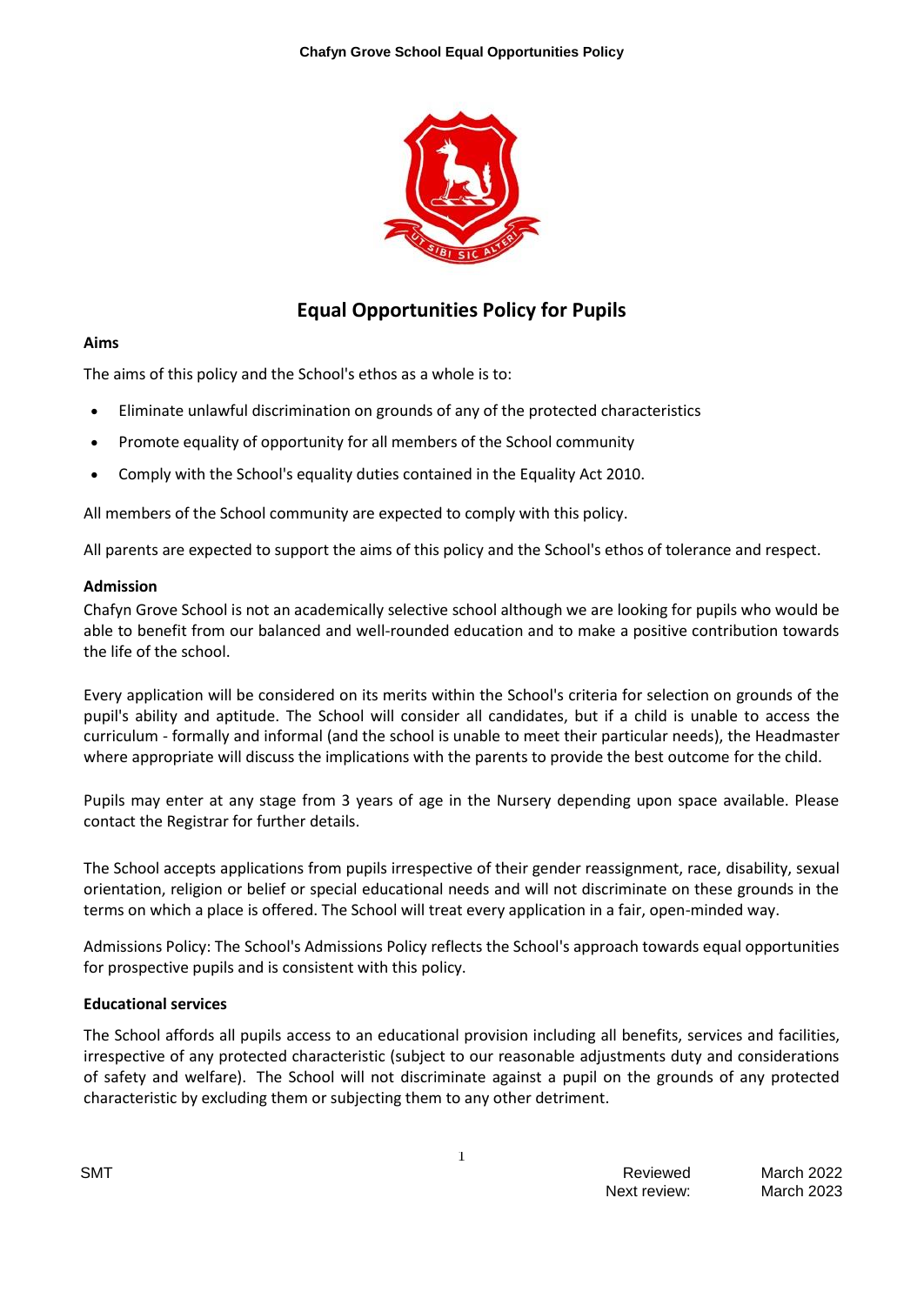The School will:

- Treat all members of the School community with respect and dignity and seek to provide a positive working and learning environment free from discrimination.
- Endeavour to meet the needs of all children and ensure that there is no unlawful discrimination on the grounds of any protected characteristics.
- Ensure that pupils with English as an additional language and pupils with an Education Health Care Plan receive necessary educational and welfare support.
- Monitor the admission and progress of pupils from different backgrounds.
- Challenge inappropriate discriminatory behaviour by pupils and staff.
- Offer all pupils access to all areas of the curriculum and a full range of extra-curricular activities.
- Work with parents and external agencies where appropriate to combat and prevent discrimination in School.
- Ensure that it reviews, monitors and evaluates the effectiveness of inclusive policies and practices.
- Use the curriculum, assemblies and PSHE to:
	- o Promote tolerance of and respect for each other, paying particular regard to the protected characteristics set out in the Equality Act 2010.
	- o Promote positive images and role models to avoid prejudice and raise awareness of related issues.

The School recognises that discrimination may be direct, indirect, or arising from disability whether or not it was intentional. Harassment and bullying in all its forms is unacceptable and will be dealt with in accordance with the *School's Prevention and Tackling of Bullying Policy*.

### **Religious belief**

Although the School's religious ethos is based on Christian values and tradition, the School is inclusive and welcomes and respects the rights and freedoms of individuals from other religions and faiths (or with no religion or faith) subject to considerations of safety and welfare and the rights and freedoms of other members of the School community.

The governing body, through the senior leadership team, actively promotes the fundamental British values of democracy, the rule of law, individual liberty and mutual respect and tolerance of those with different faiths and beliefs.

### **School Uniform**

All pupils are required to wear a uniform. The Headmaster will consider requests from parents and pupils for variations in the uniform for reasons related to disability, gender reassignment and/or on religious grounds provided they are consistent with the School's policy on health and safety and it is reasonable in all the circumstances including in light of the School's obligations under the Equality Act 2010.

2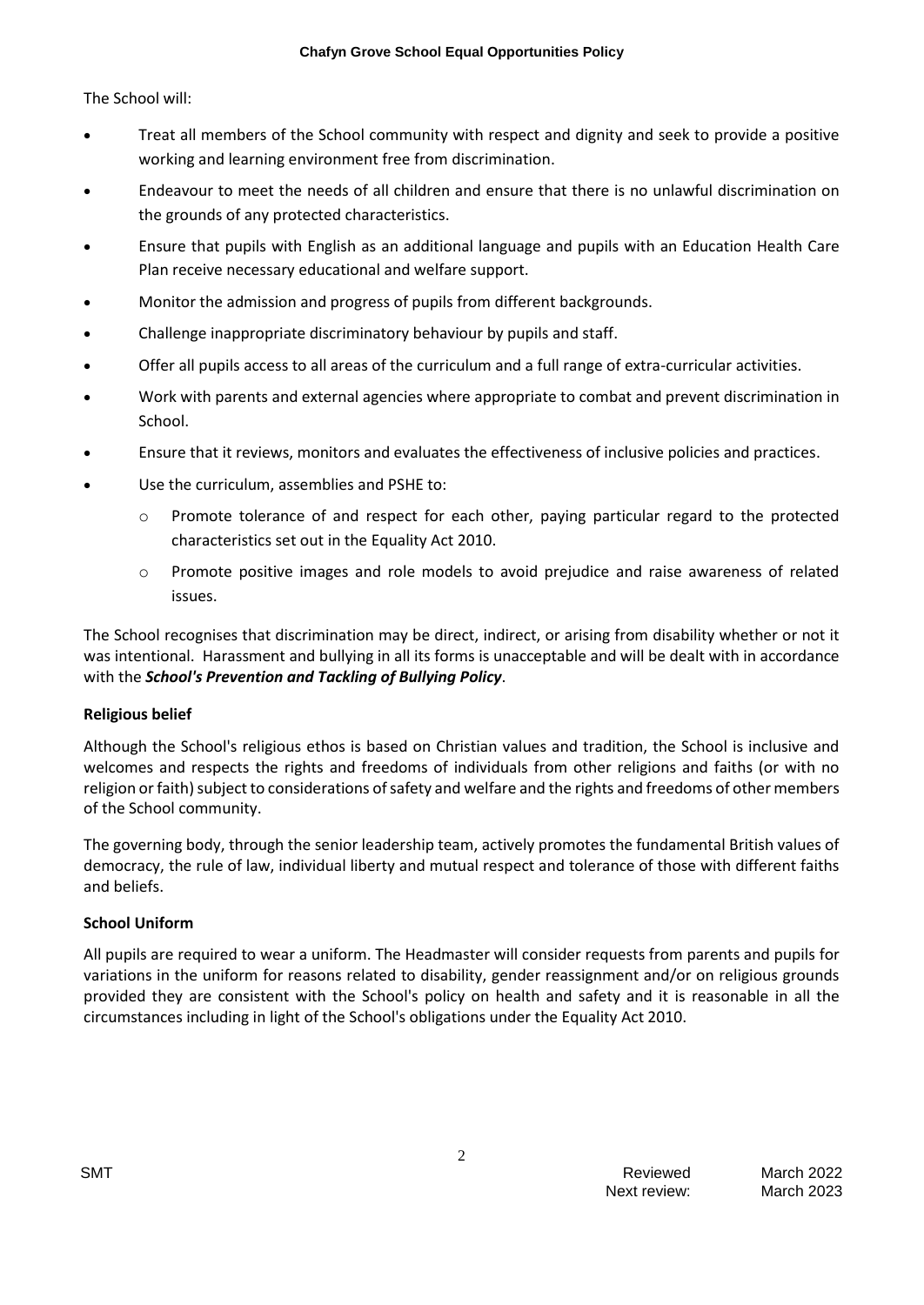### **Reasonable adjustments for pupils with disability**

The School has an ongoing duty to make reasonable adjustments for pupils with a disability to ensure they do not suffer a substantial disadvantage in comparison with other pupils.

Where the School is required to consider its reasonable adjustments duty, it will consult with parents about what reasonable adjustments, if any, the School is able to make to avoid their child being put at a substantial disadvantage. The School will carefully consider any proposals for auxiliary aids and services in light of a pupil's disability and the resources available to the School.

The School has an *Accessibility and Plan Policy* in place which can be found on the School website and a hard copy can be made available upon request. This sets out the School's plan to increase the extent to which disabled pupils can participate in the School's curriculum, to improve the physical environment of the School for the purpose of increasing the extent to which disabled pupils are able to take advantage of education and benefits, facilities or services provided or offered by the School, and to improve the delivery to disabled pupils of information which is readily accessible to pupils who are not disabled.

### **Monitoring and review**

The Headmaster and Senior Management regularly monitor and review the effectiveness of this policy and report to the governors annually on the policy effectiveness in practice.

It is the Headmaster's role to ensure that all staff are aware of the school policy on equal opportunities, and that all staff apply these guidelines fairly in all situations.

The Headmaster promotes the principle of equal opportunity when developing the curriculum, and promotes respect for other people in all aspects of school life, for example, in the assembly, where respect for other people is a regular theme, and in displays shown around the school.

The Headmaster treats all incidents of unfair treatment and any racist incidents with due seriousness.

### **The role of the teacher**

The teacher ensures that all pupils are treated fairly, equally and with respect. We do not discriminate against any child.

When selecting classroom material, teachers' pay due regard to the sensitivities of all members of the class and do not provide material that is racist or sexist in nature. Teachers strive to provide material that gives positive images of ethnic minorities and that challenges stereotypical images of minority groups.

When designing schemes of work, we use this policy to guide us, both in our choice of topics to study, and in how to approach sensitive issues. So, for example, history topics in our school include examples of the significant contributions women have made to developments in this country's history. In geography topics the teacher attempts to counter stereotypical images of Africa and Asia and to show the true diversity of development in different parts of the world.

All our teachers challenge any incidents of prejudice or racism. Any serious incidents are drawn to the attention of the Headmaster. Teachers support the work of ancillary or support staff and encourage them to intervene in a positive way against any occurrence of discrimination.

Use is made of Assemblies, PSHEE, TPR, Drama, English and other lessons to:

- Promote tolerance of each other and respect for each other's position within the Chafyn Grove School community.
- Promote positive images and role models to avoid prejudice and raise awareness of related issues.